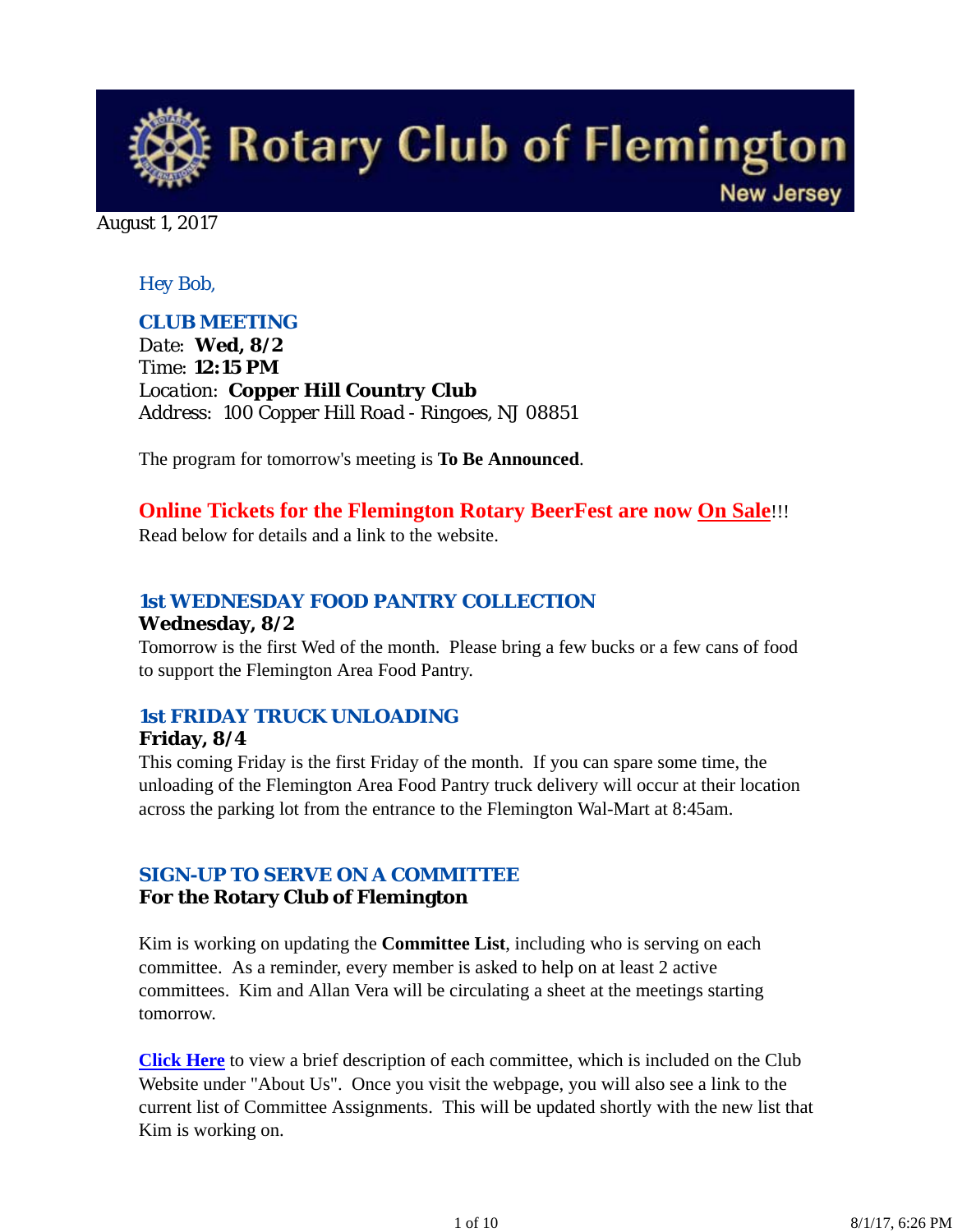## *RIDES for JOHN ZULLO* **From Sandy Clark Updated 8/1/2017**

Five Rotarians have offered to drive John to and from our weekly meetings. This is a winwin situation for both John and our Club. A tentative driving schedule is shown below and will be revised as necessary in each weekly E-Monger. Scheduled drivers should contact Sandy Clark at least 24 hours before the Wednesday meeting if they become unable to drive. At the same time, John will call the scheduled driver at least a day in advance if he does not plan to attend the meeting.

#### **Proposed Schedule of Rides for John Zullo**

- Aug. 02 Terry Martin
- Aug. 09 Harry Mazujian
- Aug. 16 Sandy Clark
- Aug. 23 Ken Skowronek
- Aug. 30 Dick Stothoff

## *WILLIAM C. FAUST, JR.* **Passed Away on July 25, 2017**

We are sorry to share the information that Bill Faust, who served as Club President for Flemington Rotary from 1980 to 1981, passed away on July 25. The following is his obituary as it appears online at:

https://www.afterlife.co/us/obituary-stuart-william-c-faust-jr-4738293

# **Obituary for William C. Faust Jr.**

William C. Faust Jr., 78, of Stuart, Florida passed away at home surrounded by his family on Tuesday, July 25th, 2017 after battling cancer. He served 39 years with Sprint Communications, and prior to his retirement in 1998 held positions as Governmental Affairs Manager and Assistant Vice President of External Affairs working in Trenton, New Jersey. Having moved to Hunterdon County, NJ in 1971 from Butler, Pennsylvania. He was active in local politics in Clinton Township where he served as a councilman and President of the Township Fire Department.

He served on the Hunterdon County 911 committee and was instrumental in the establishment of the first countywide 9-1-1 system in the State of New Jersey. He was later appointed by both Governors Florio and Whitman to the statewide 911 commission establishing a state-wide system. Mr. Faust had been active with the NJ State Chamber of Commerce, NJ Business and Industry Association, and the New Jersey Utilities Association. He was active in many local organizations where he was President of the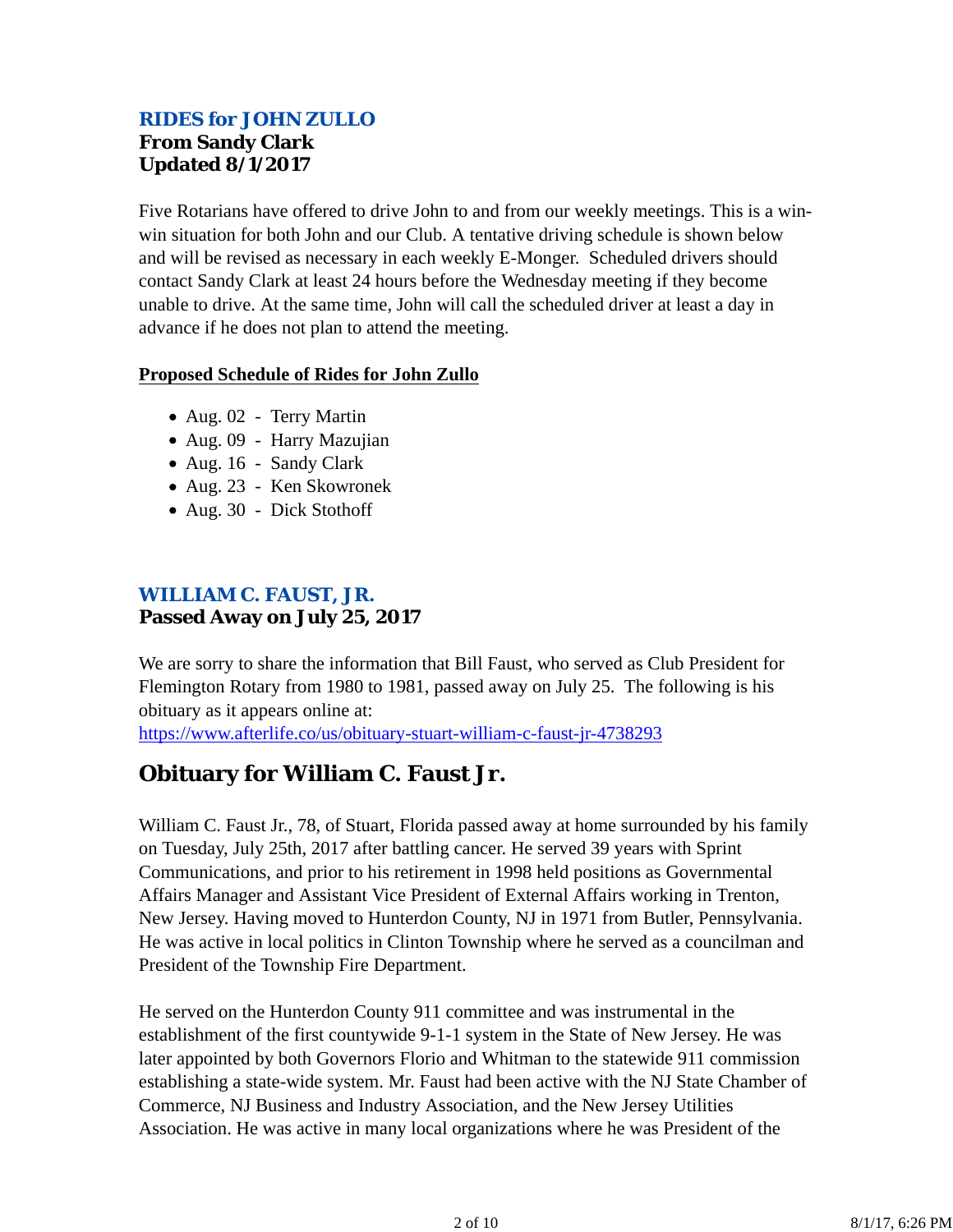Sussex County Chamber of Commerce, and the Sussex County United Way. He served on the boards of the Hunterdon County Chamber of Commerce George Washington Council of the Boy Scouts, and the Hunterdon YMCA.

He was also a member and past President of the Newton Country Club in Newton, NJ. Mr. Faust served as a volunteer firefighter for over 30 years, being a member of the Mercer Road Fire Department in Butler, Pennsylvania, the Annandale Hose Company in Clinton Township, New Jersey and the Newton Fire Department in Newton, NJ. After moving to Stuart, Florida in 2008, he was a member of the Miles Grant Country Club and Peace Presbyterian Church where he served as an elder and assistant treasurer. William C. Faust was born March 3rd, 1939 in Butler, Pennsylvania.

He graduated from Butler High School and attended Franklin & Marshall and Grove City Colleges. He is survived by his loving wife Carol Ruby Faust of Stuart, Florida; two sons William C. Faust III of Clinton, New Jersey and Bruce Faust of Winter Springs, Florida; two daughter's in-law, Joelle Faust of Clinton NJ and Nancy Faust of Winter Springs FL; four granddaughters, Meagan, Abigail, Stephanie and Kimberly Faust. He had a sister Helen Douthett, who preceded him in death. A celebration of life service will be held on Sunday, July 30th, 2017 at the Peace Presbyterian Church, 4881 SE Cove Road,Stuart, Florida at 12 noon, with Reverend Dr. James L. Bailey, II officiating. A fellowship reception immediately following the service.

His ashes will be spread among the Butterfly garden at the Peace Church. In lieu of flowers, the family is requesting donations be made in his honor to the Peace Presbyterian Church, 4881 SE Cove Road, Stuart, Florida 34997. Funeral arrangements have been entrusted in the care of Martin Funeral Home & Crematory, Stuart Chapel, 961 S. Kanner Highway, Stuart, FL 34994.



*FLEMINGTON ROTARY BEERFEST* **Saturday, October 14, 2017** VIP Session: **12noon** to **1:00pm** General Session: **1:00pm** to **4:30pm** Liberty Village Outlet Marketplace

The **Flemington Rotary BeerFest** is an event that allows participants to taste and sample many different kinds of Craft Beers from a

variety of different Breweries. There will be live music to enjoy and food available to purchase.

We plan to have more than **60 beers** from **30 breweries**. **Online TICKETS are now ON SALE!!!!**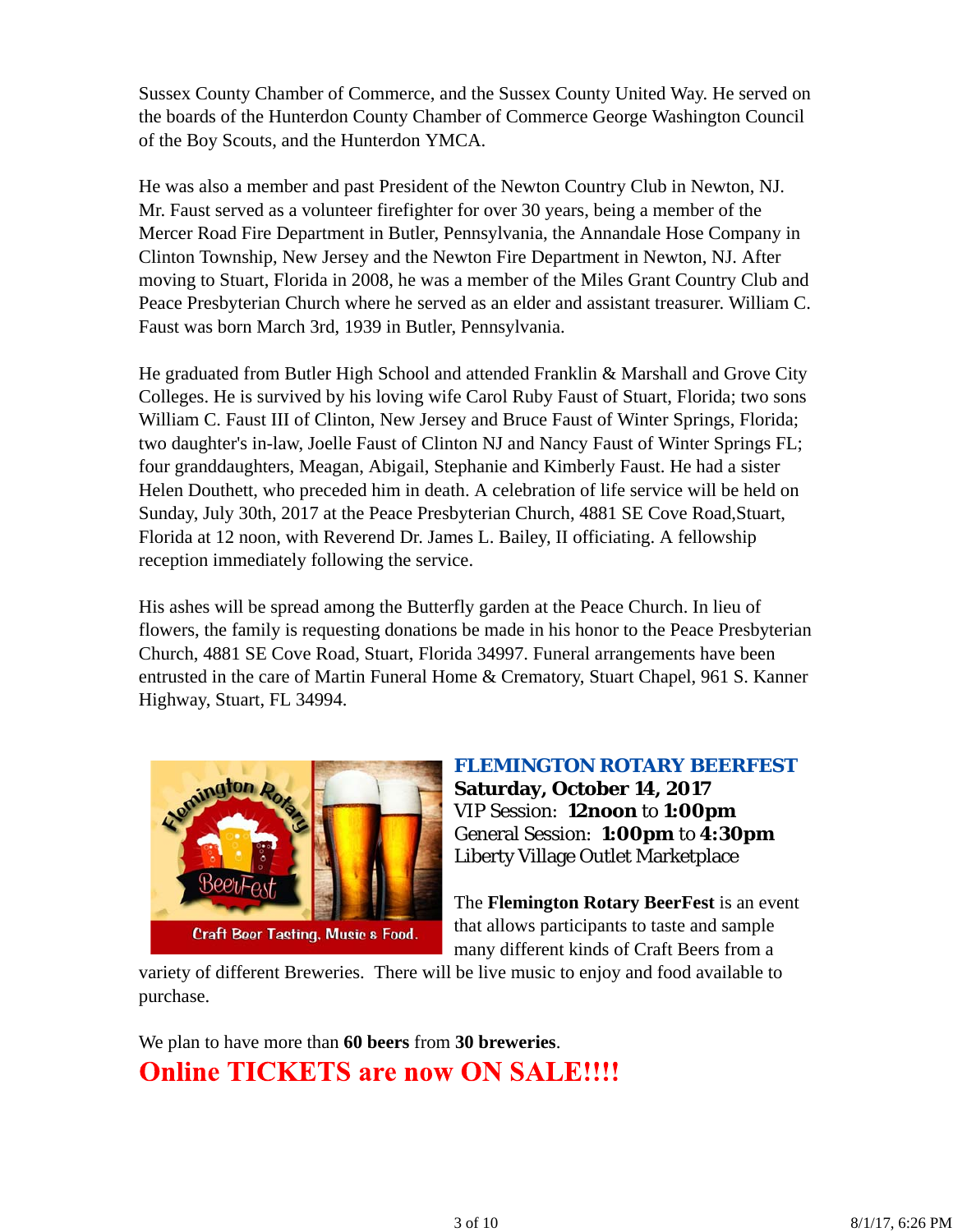

**Click Here** to view the event website for additional details and to purchase tickets.

Continue visiting the website to see the list of breweries that are confirmed to attend. We will keep adding breweries as they are confirmed, so keep checking back!!!

The event will take place within the open parking area of the **Liberty Village Outlet Marketplace**, located in Flemington, NJ. A limited number of tickets will be offered in two different tasting sessions.

**Sponsorship Opportunities!** We hope you will consider sponsoring the event! **Click Here** to download the **Sponsor Registration Form**, which includes an explanation of the different sponsor levels.





## *Find us on Facebook*

Click the image to the left to connect with the Rotary Club of Flemington, NJ on Facebook.

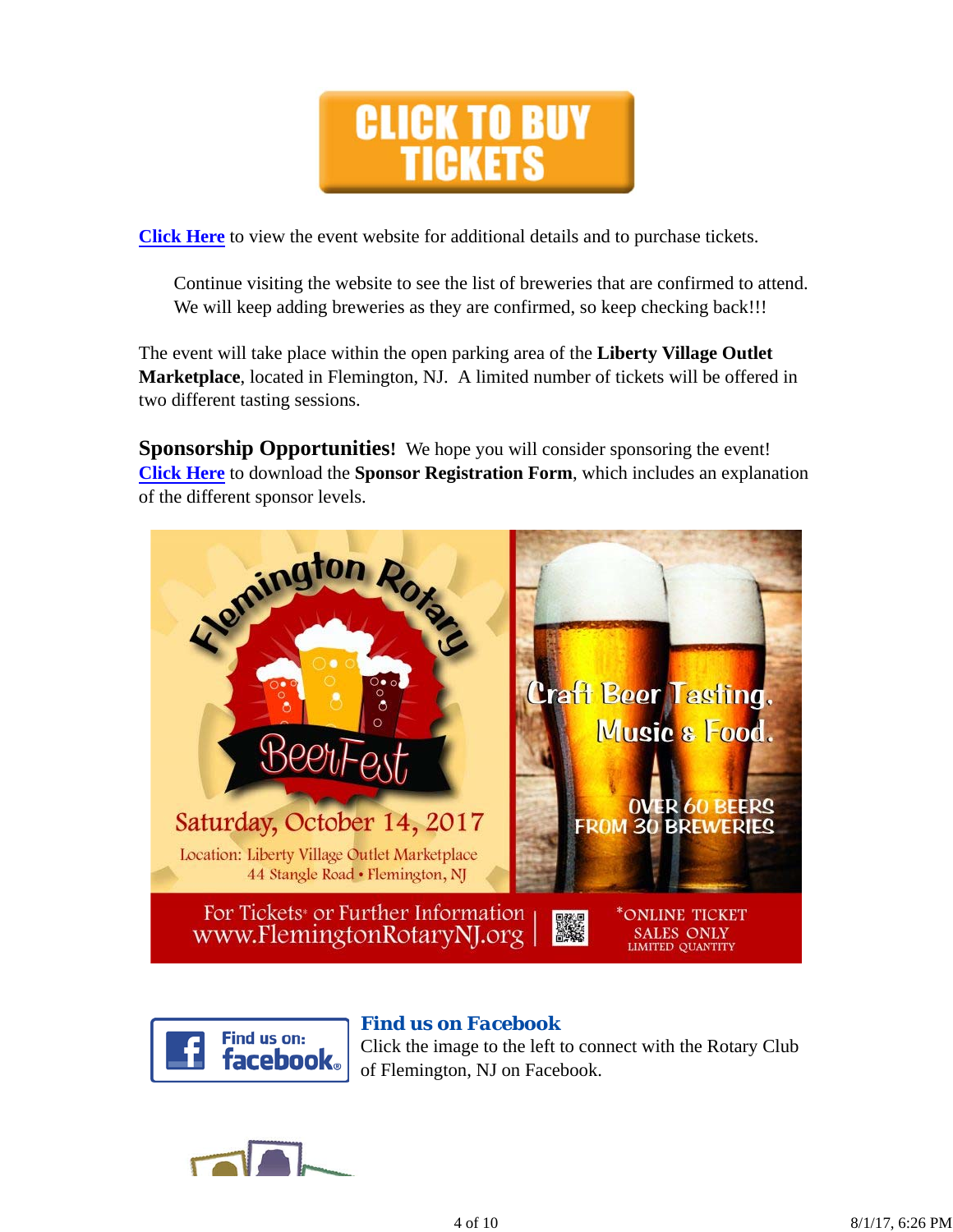

## *The Flemington Rotary MEMBER DIRECTORY Is Updated on the Website*

A PDF copy of the Club Directory kept on the club website, located on the password protected "**Members Only**" page. To access this, simply goto

**www.FlemingtonRotaryNJ.org** and click on "Members Only" in the upper left. The page is password protected. If you do not have the password, simply email us and request it.

If you see any updates that need to be made (a change of address, email, phone number, something is not listed correctly, etc.), please email Sandy Clark and request any changes to be made. **Click Here** to generate an email to Sandy.



## *SPEAKERS & PROGRAMS BEING SOUGHT*

Mick Schaible is looking for some ideas for upcoming meeting programs and speakers. If you have any leads, please pass them onto Mick, who will follow-up to schedule the speaker.

**Click here** to generate an email directly to Mick.



# *HUNTERDON COUNTY CHAMBER OF COMMERCE*

As you know, the Rotary Club of Flemington is a member of the H.C. Chamber of Commerce. This enables all Rotarians the ability to attend a Chamber function as a "member". If someone asks you what your business is, you would explain that you are a member representing the Rotary Club of Flemington. **Click Here** to visit the Chamber website for a listing of upcoming events.

## *ROTARY DISTRICT 7510 NEWS*

**Click Here** to read the current news from our Rotary District 7510.

## *UPCOMING DATES TO NOTE:*

Wed, 8/02: TBA Wed, 8/09: TBA Wed, 8/16: TBA Wed, 8/23: TBA Wed, 8/30: TBA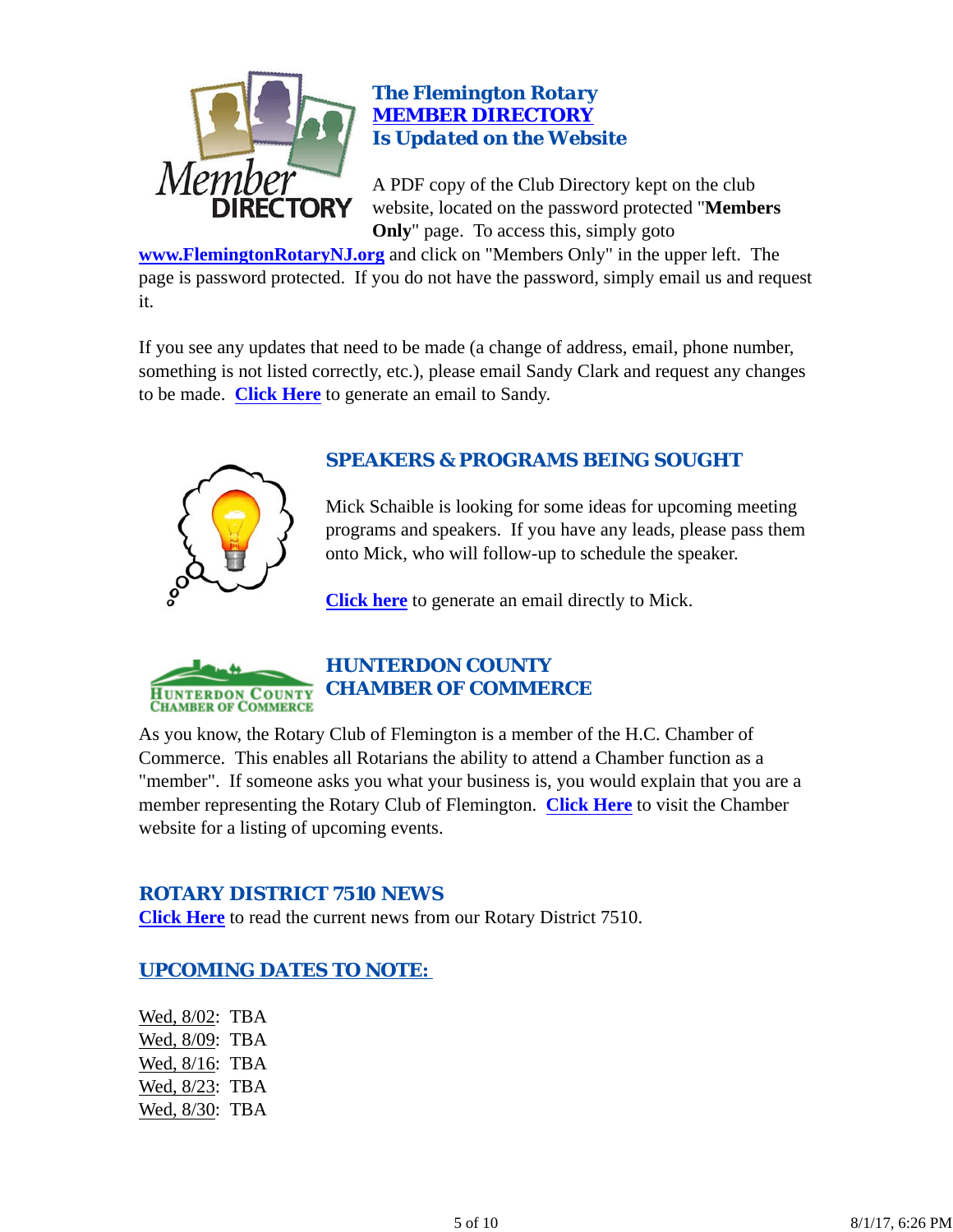Wed, 10/11: District Governor Official Visit.

Next RCOF Board Meeting: Wed, 8/16 at 5:30 PM (Usually the 3<sup>rd</sup> Wed). **Next Membership Meeting:** Wed, 8/9 at 1:30 PM (Usually the 2<sup>nd</sup> Wed).

**Upcoming RCOF Club Events, Fundraisers, Fellowship Events, Etc**.: 10/14/17 (Sat): **Flemington Rotary BeerFest**.

**Rotary District 7510 Events & Functions:** To Be Announced.

### *COMMITTEE LIST:*

**Click Here** to download the listing of all current Club Committee's and its members.

### *"MEMBERS ONLY" WEBSITE:*

## **Click Here for the Members Only section of the website to find:**

- 1) The "Membership Proposal Form" to propose a new member.
- 2) New Member Information.
- 3) An Online Copy of the Club Membership Directory.
- 4) A Link to All Photos Albums of the Club.

### *ROTARY WEBSITE LINKS:*

Rotary International: **www.Rotary.org** Rotary District 7510: **www.RotaryNJ.org**

## *NEARBY ROTARY CLUB MEETINGS:*

As A Rotarian, you are Welcome to attend a Rotary Club meeting anywhere in the world. Click here for the Rotary Club Locator App. Or see below for some local meetings:

Mondays

**Lambertville/New Hope** (6:30 pm) - Lambertville Station Restaurant; 11 Bridge Street, Lambertville NJ 08530 **Piscataway** (12:15 pm) - Radisson Hotel; 21 Kingsbridge Road, Piscataway, NJ 08854

### **Tuesdays**

**Whitehouse** (12:15 pm) - Max's 22; 456 Route 22 West, Whitehouse Station, NJ 08889 **Princeton** (12:15 pm) - The Nassau Club; 6 Mercer Street, Princeton, NJ 08540 **Bridgewater-Bound Brook** (12:15 pm) - Arbor Glenn; 100 Monroe St, Bridgewater 08807

### Wednesdays

**Branchburg Township** (7:30 am): Stoney Brook Grille; 1285 Route 28, North Branch, NJ 08876

**Flemington** (12:15pm): Copper Hill Country Club; 100 Copper Hill Road, Ringoes, NJ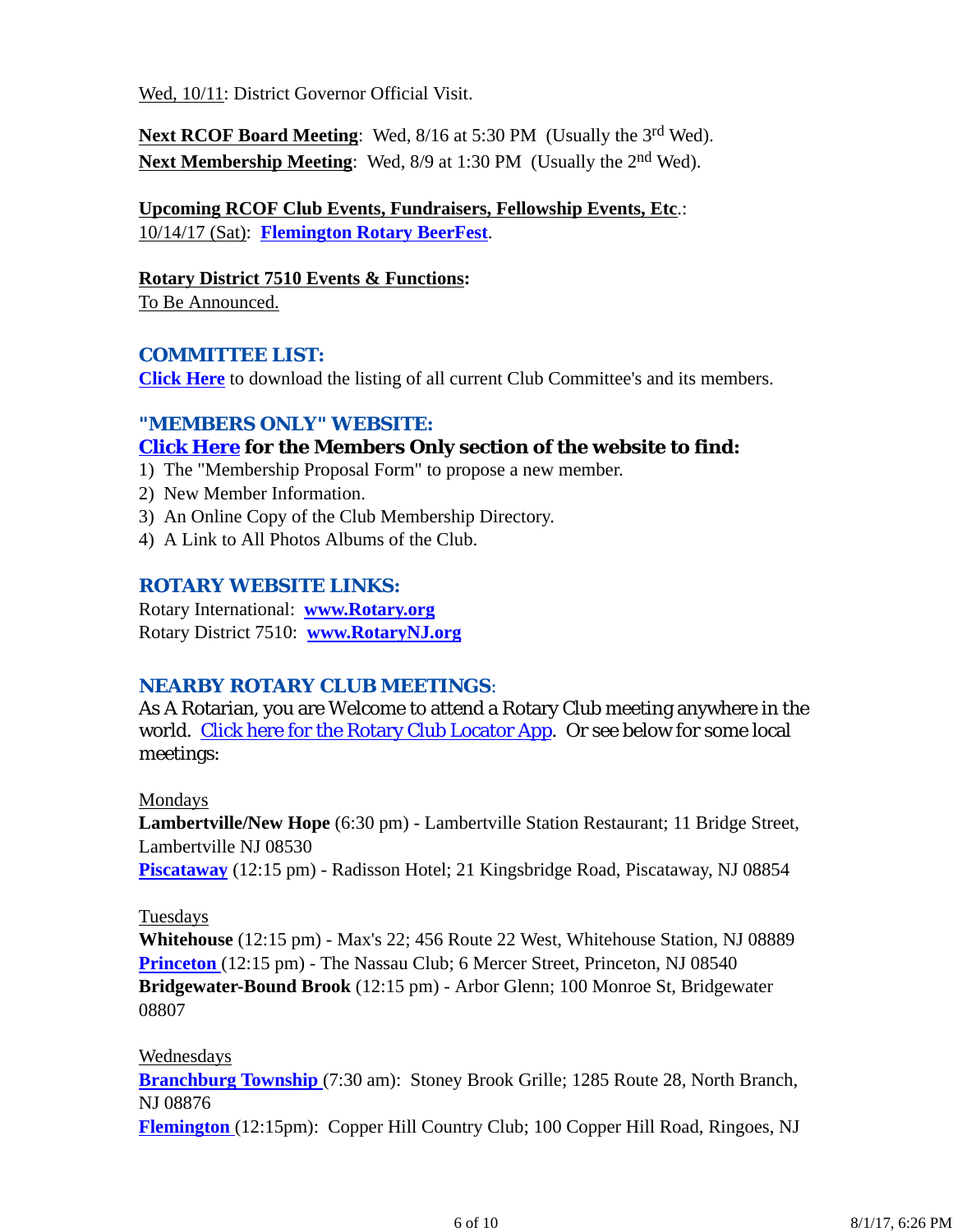#### 08851

**Hillsborough Township** (6:15 pm): Pheasant's Landing; 311 Amwell Road (Rt. 514), Hillsborough, NJ 08844

#### Thursdays

**Clinton Sunrise** (7:30 am): Clinton Fire Department; New Street, Clinton, NJ 08809 **Somerville/Bridgewater** (12:15 pm): Bridgewater Manor; 1251 US Highway 202/206, Bridgewater, NJ 08807

**Trenton** (12:15 pm): Freddie's Tavern; 12 Railroad Avenue, West Trenton, NJ 08628

#### Fridays

**North Hunterdon** (12:15 pm): Beaver Brook County Club; 25 County Club Drive, Annandale, NJ 08801 **Princeton Corridor** (12:15pm): Hyatt Regency; 102 Carnegie Center, Rt. 1 North,

Princeton, NJ 08540

#### eClub

**Rotary eClub of Hunterdon Horizon**: View website for meetings or online makeups.

## RI President's Call for Action in **2017-2018**: **"Rotary: Making a Difference" Rotary Club of Flemington - Our 94th Year**

Founded October 3, 1923 \* Charter #1529 \* District 7510

| <b>Club President</b>                                        | <b>Kim Metz</b>                                        |  |  |
|--------------------------------------------------------------|--------------------------------------------------------|--|--|
| President-Elect                                              | <b>Allan Vera</b>                                      |  |  |
| Secretary                                                    | <b>Kyle Fogarty</b>                                    |  |  |
| Treasurer, General                                           | <b>Nik Kritharis</b>                                   |  |  |
| Treasurer, Lunch                                             | <b>Michael Goodwin</b>                                 |  |  |
| <b>Board Member</b>                                          | <b>D.J. Wright</b> (immediate Past-President)          |  |  |
| <b>Board Member</b>                                          | <b>Sandy Clark</b>                                     |  |  |
| <b>Board Member</b>                                          | <b>Joe Ziegler</b>                                     |  |  |
| Sergeant-at-Arms                                             | <b>Ken Skowronek</b>                                   |  |  |
| R.I. President                                               | Ian H.S. Riseley (Sandringham, Victoria,<br>Australia) |  |  |
| District Governor (DG)                                       | <b>Bob Zeglarski</b> (Roselle-Rosselle Park)           |  |  |
| District Governor Elect (DGE)                                | <b>John Shockley</b> (Hillsborough)                    |  |  |
| District Governor Nomimee (DGN)                              | <b>Ann Walko</b> (Watchung-Warren)                     |  |  |
| <b>Assistant District Governor (ADG)</b>                     | <b>Albert Varga</b> (Lambertville-New Hope)            |  |  |
| Club Meetings: Wednesday, 12:15 pm, Copper Hill Country Club |                                                        |  |  |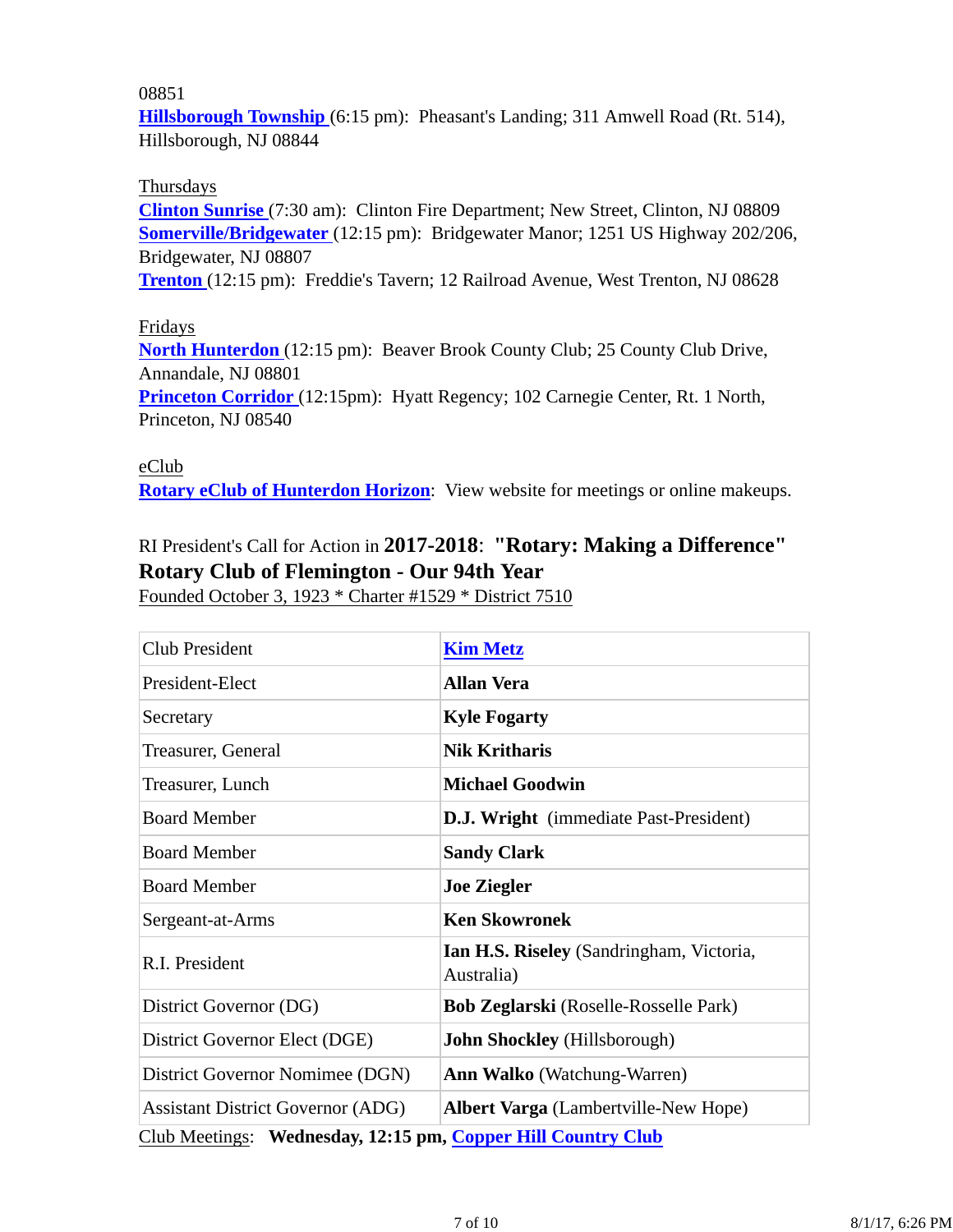### 100 Copper Hill Road, Ringoes 08551



*MISSION STATEMENT*: The mission of Rotary International is to assist and guide Rotarians and Rotary clubs to accomplish the Object of Rotary to ensure Rotary's continuing relevance and to help build a better world, emphasizing service activities by individuals and groups that enhance the quality of life and human dignity, encouraging high ethical standards, and creating greater understanding among all people to advance the search for peace in the world.

**THE OBJECT OF ROTARY:** The object of Rotary is to encourage and foster the ideal of service as a basis of worthy enterprise and, in particular, to encourage and foster:

**1st**: The development of acquaintance as an opportunity for service;

**2nd**: High ethical standards in business and professions, the recognition of the worthiness of all useful occupations, and the dignifying of each Rotarian's occupation as an opportunity to serve society;

**3rd**: The application of the ideal of service in each Rotarian's personal, business and community life;

**4th**: The advancement of international understanding, goodwill, and peace through a world fellowship of business and professional persons united in the ideal of service.

**THE 4-WAY TEST:** "Of the things we think, say or do:

**1st**: Is it the Truth?

- 2<sup>nd</sup>: Is it Fair to all concerned?
- **3rd**: Will it build goodwill and better friendships?
- **4th**: Will it be beneficial to all concerned?"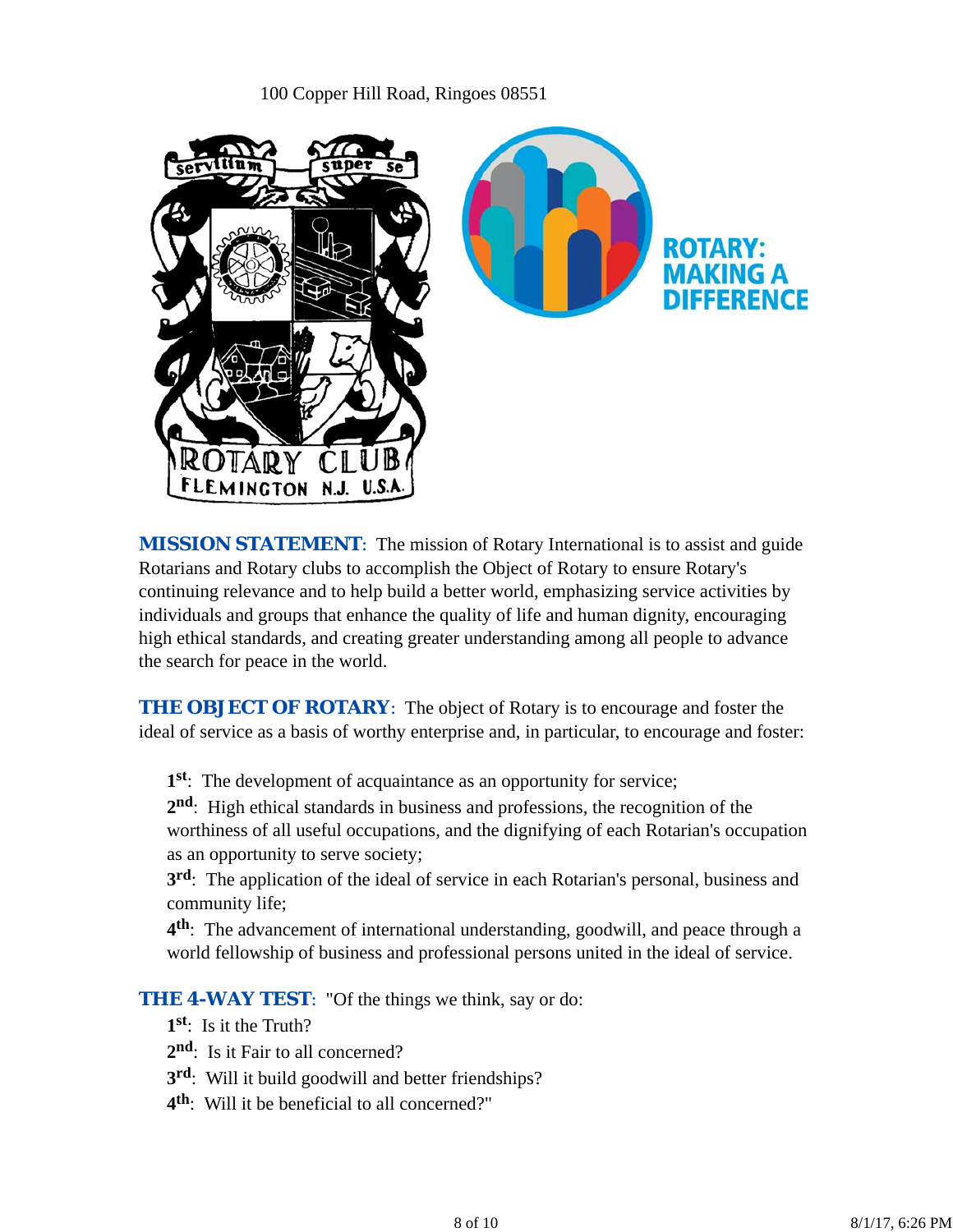### *ROTARY's AVENUE'S OF SERVICE*:

**1)** Through **Club Service**, we have fun, build lasting friendships, and make sure that our club runs well.

**2)** Through **Vocational Service**, we volunteer our professional skills to serve others and promote integrity in everything we do.

**3)** Through **Community Service**, we address local needs and work with our community to bring lasting improvements.

**4)** Through **International Service**, we meet humanitarian needs around the globe and promote world understanding and peace.

**5)** Through **Youth Service**, we work with young people to help them become the next generation of leaders, visionaries, and peacemakers.

| <b>Rotarian</b>                   | <b>Member Since</b> | <b>Classification</b>                    |
|-----------------------------------|---------------------|------------------------------------------|
| Black, Bruce B.                   | 2007                | <b>Health and Fitness</b>                |
| Bohler, Herbert C. (Herb)         | 1977                | <b>Specialty Advertising</b>             |
| Boynton, Adam                     | 2016                | <b>Church / Social Services</b>          |
| Chittenden, Robert L. (Bob)       | 2003                | M.E.F.P. Consulting Engineering          |
| Clark, Arthur L. (Sandy)          | 1987                | Printing                                 |
| Davidson, James G. (Jim)          | 2002                | <b>Rubber Products</b>                   |
| del Campo, Ann                    | 2016                | <b>Scientist &amp; Farmer</b>            |
| <b>Durland, Dianne</b>            | 2017                | <b>Community Banking</b>                 |
| Ferrari, Frederick J. (Fred)      | 1964                | Orthodontia                              |
| Fisher, Charles H. (Charlie)      | 1961                | <b>Funeral Services</b>                  |
| Fisher, Thomas H. (Tom)           | 2012                | <b>Property &amp; Casualty Insurance</b> |
| Fogarty, Kyle M.                  | 2017                | <b>Financial Advisor</b>                 |
| Goodwin, Michael S.               | 2016                | Youth Development                        |
| Harrison, Jeffrey (Jeff)          | 1996                | Psychotherapy                            |
| <b>Hyatt, Frederic D. (Fred)</b>  | 2017                | <b>Retired - Aerospace</b>               |
| Kamnitsis, Christopher P. (Chris) | 2001                | <b>Financial Planning</b>                |
| Kritharis, Nikolaos (Nik)         | 2016                | Dentistry                                |
| Liebross, Ira                     | 1997                | <b>Family Medicine</b>                   |
| Loew, Darren                      | 2002                | <b>Orthodontics</b>                      |
| Martin, Teresa (Terry)            | 1993                | Solid Waste/Recycling                    |
| Mazujian, Harry                   | 2004                | Clergy                                   |
| McWilliams, Nancy                 | 1992                | Psychotherapy                            |
| Metz, Kim                         | 2007                | <b>Technical Education</b>               |
| Muller, George D.                 | 1964                | <b>Cut Glass Manufacturing</b>           |
| Newland, Robert D. (Bob)          | 1998                | Insurance                                |

# **2017-2018 CLUB MEMBER ROSTER Rotary Club of Flemington, NJ**

Current Number of Members: 41